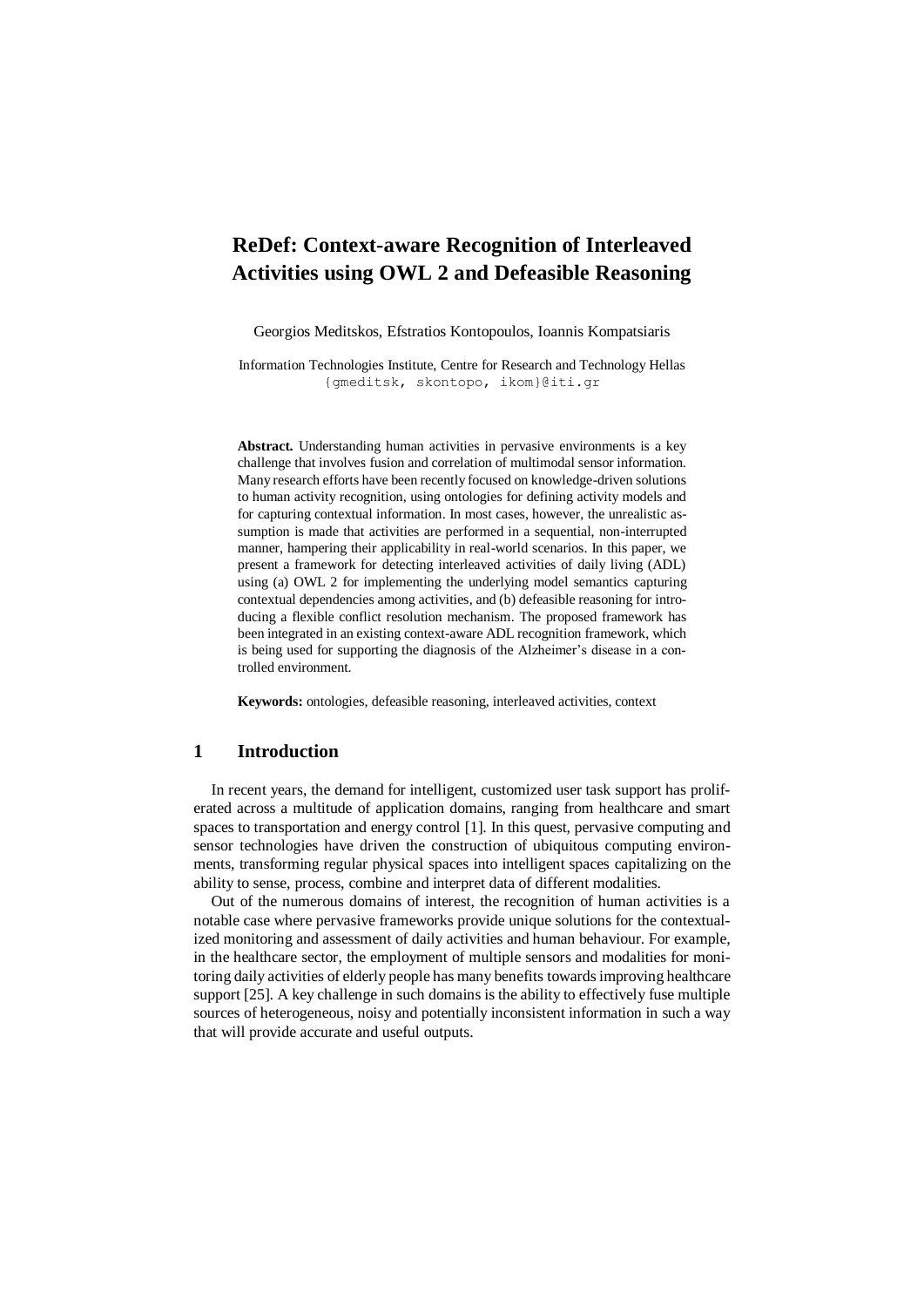Given the inherently open nature of pervasive, sensor-driven systems, where a crucial requirement is the need to aggregate low-level contextual information and meaningfully integrate domain knowledge, it comes as no surprise that Semantic Web technologies have been acknowledged as affording a number of highly desirable features. In this context, ontologies provide the vocabulary for the representation of low-level sensory observations (e.g. from video cameras, contact sensors, wearable devices etc.), while background knowledge is captured using complex class descriptions (axioms) that encapsulate contextual information specific to the domain (e.g. complex activity models). In many cases, the domain ontology models are further enhanced with rules for expressing richer relationships, like e.g. temporal. This coupling of (low-level) data models and semantically rich domain descriptions enables the derivation of high-level interpretations regarding the behaviour of individuals, e.g. by recognizing activities of daily living (ADLs), through intelligent fusion and reasoning mechanisms.

Several ontology-based reasoning architectures and prototypes have been proposed for activity recognition (see Section [2\)](#page-2-0), each of which follows a different approach for handling intrinsic characteristics of the domain, such as data heterogeneity, temporal extension, noise, uncertainty and missing information. However, little focus has been given on the recognition of *interleaved activities* (i.e. non-consecutive), simplifying the problem of activity recognition to only recognizing sequential activities, which is usually an unrealistic assumption. In real-world situations, activities may be performed in an interleaving manner, where one activity may be temporarily paused in order to perform one or more other activities. For example, an individual may be preparing a tea when the phone rings, so they have to pause the activity to answer the phone. Key challenges in this context involve the recognition of the start and end timestamps of all the activities involved and the derivation of the contextual interval when each activity was active, e.g. to classify interrupted instances of the same task as a single activity.

In this paper, we investigate the use of *defeasible reasoning* [\[19\]](#page-11-1) for detecting and classifying interleaved activities. Defeasible reasoning deploys a flexible conflict resolution framework for handling inconsistent and conflicting information, which is typical for (inherently uncertain and noisy) data coming from heterogeneous sensors. More specifically, we define a defeasible reasoning layer that can be used on top of existing ADL frameworks to facilitate the recognition of interleaved activities. Our framework (ReDef) is based on the use of OWL 2 ontology models for capturing common sense knowledge regarding the context of the domain activities, and provides a set of defeasible rules that introduce semantic relationships among interleaved activities, such as telicity and contextual dependencies. The proposed framework has been integrated in a multi-level context-aware framework for ADL recognition [\[16\]](#page-11-2) that is being used for assessing the diagnosis of Alzheimer's disease in control environments.

The paper is structured as follows: Section 2 reviews existing ontology-based approaches in recognizing ADLs and interleaved activities. Section 3 features a brief introduction to defeasible logics, followed by Section 4 that describes the problem. Section 5 presents the OWL 2 ontology models we have developed for modelling contextual information of activities that are fed into the defeasible logic layer (Section 6) for supporting the recognition of interleaved activities. Section 7 elaborates on the deployment of the framework in a real-world scenario and Section 8 concludes the paper.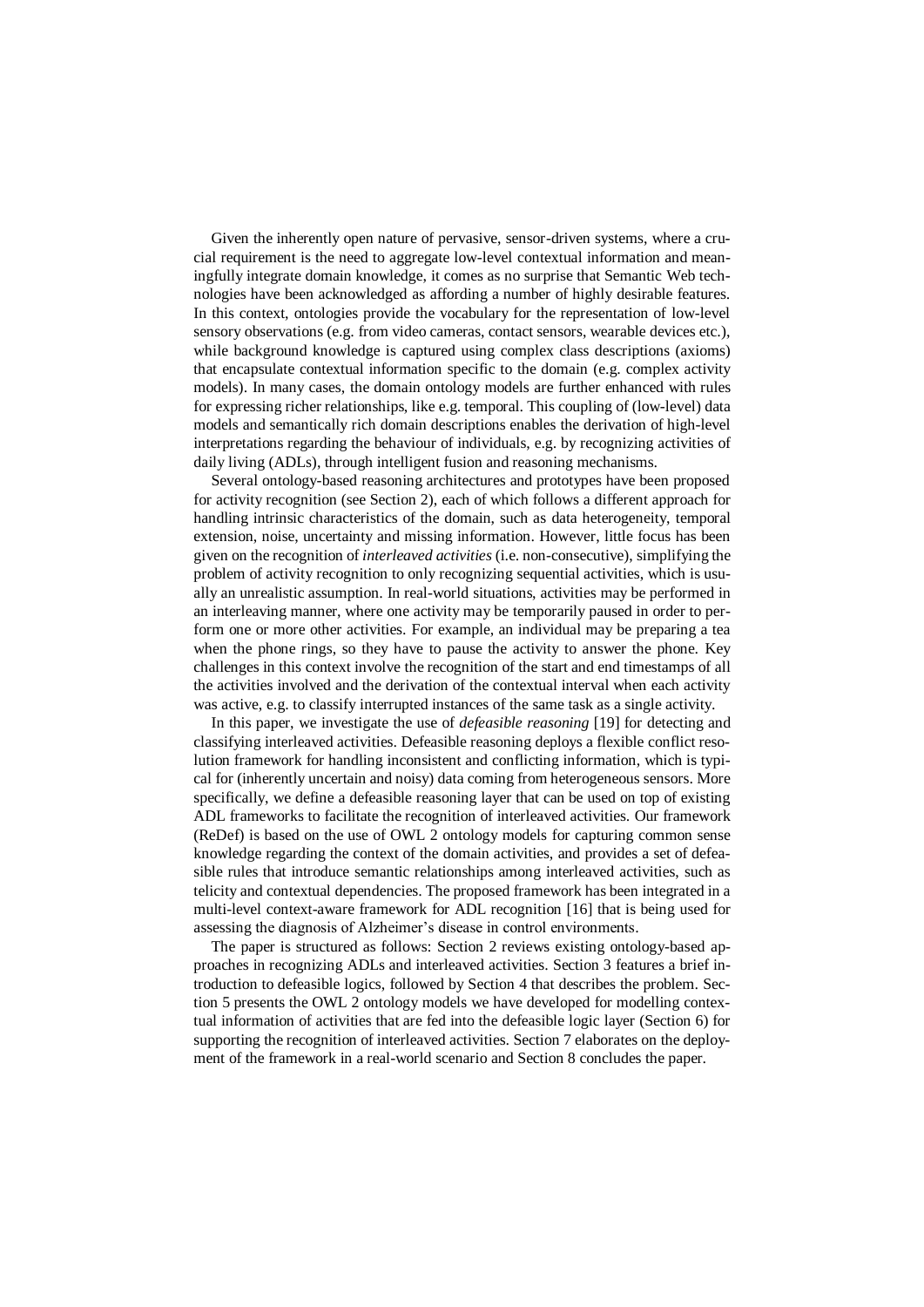# <span id="page-2-0"></span>**2 Related Work**

OWL (and OWL 2) has been widely used for modelling activity semantics, reducing complex activity definitions to the intersection of their constituent parts [\[5\]](#page-10-1). In most cases, the activity recognition process involves the segmentation of the data into snapshots of atomic events that are fed into the ontology reasoner for classification. Time windows [\[20\]](#page-11-3) and slices [\[23\]](#page-11-4), background knowledge about the order or duration [\[22\]](#page-11-5) of activities are common approaches for segmentation. In addition, rules have been embraced as a means for compensating for the expressive limitations of OWL [\[26,](#page-11-6) [18\]](#page-11-7). In this paradigm, ontologies are used for modelling domain information, whereas rules aggregate activities, describing the conditions that drive the derivation of complex activities, e.g. temporal relations. In order to address additional intrinsic characteristics of the domains, such as uncertainty and missing information, several approaches have been also devoted to extending formalisms and reasoning services. Examples include, among others, fuzzy and probabilistic extensions of OWL and SWRL [\[6,](#page-10-2) [12,](#page-10-3) [24\]](#page-11-8).

People often multitask, interrupt and switch between different types of activities, such as making lunch and answering the phone. Those activities can be characterized as interleaved activities. In other cases, individuals pursue different goals at the same time without interrupting any of them. For example, eating and watching TV at the same time would classify as concurrent activities. Therefore, a key challenge for human activity recognition in realistic pervasive environments is the ability to correctly segment and recognize non-sequential and uninterrupted activities, such as interleaved and concurrent activities. In this paper, we focus on the recognition of interleaved activities.

Despite the benefits that ontology-based reasoning solutions offer to activity recognition frameworks (e.g. modelling of complex logical relations, sharing information coming from heterogeneous sources, availability of sound and complete reasoning engines), little focus has been given on the recognition of interleaved activities. In [\[11\]](#page-10-4), the problem of detecting interleaved activities is approached by combining statisticaltemporal models obtained from training data and background knowledge in the form of temporal first-order rules. Although the combination of data- and knowledge-driven solutions seems promising, the definition of strict temporal rules often fails to incorporate the level of flexibility required in pervasive environments. The framework presented in [\[27\]](#page-11-9) is able to recognize multi-user concurrent activities using ontologies. Although this work focuses on the detection of activities performed simultaneously by different individuals, the adopted approach for recognizing false sensor activations where activities are mapped on is based on the Pyramid Match Kernel technique.

In [\[28\]](#page-11-10), activities are inferred using an ontology model and rules that check the knowledge base for temporal overlaps between atomic activities relating to different complex activities. The limitation of this approach is that the rules are static and predefined, meaning that all the temporal relations need to be explicitly defined at design time. In [\[21\]](#page-11-11), a knowledge-driven agent-mediated approach based on hybrid ontological and temporal formalisms for composite activity recognition is presented. Data segmentation is performed using time windows. Ontological reasoning is used both for deriving primitive actions and complex activities using subsumption and equivalence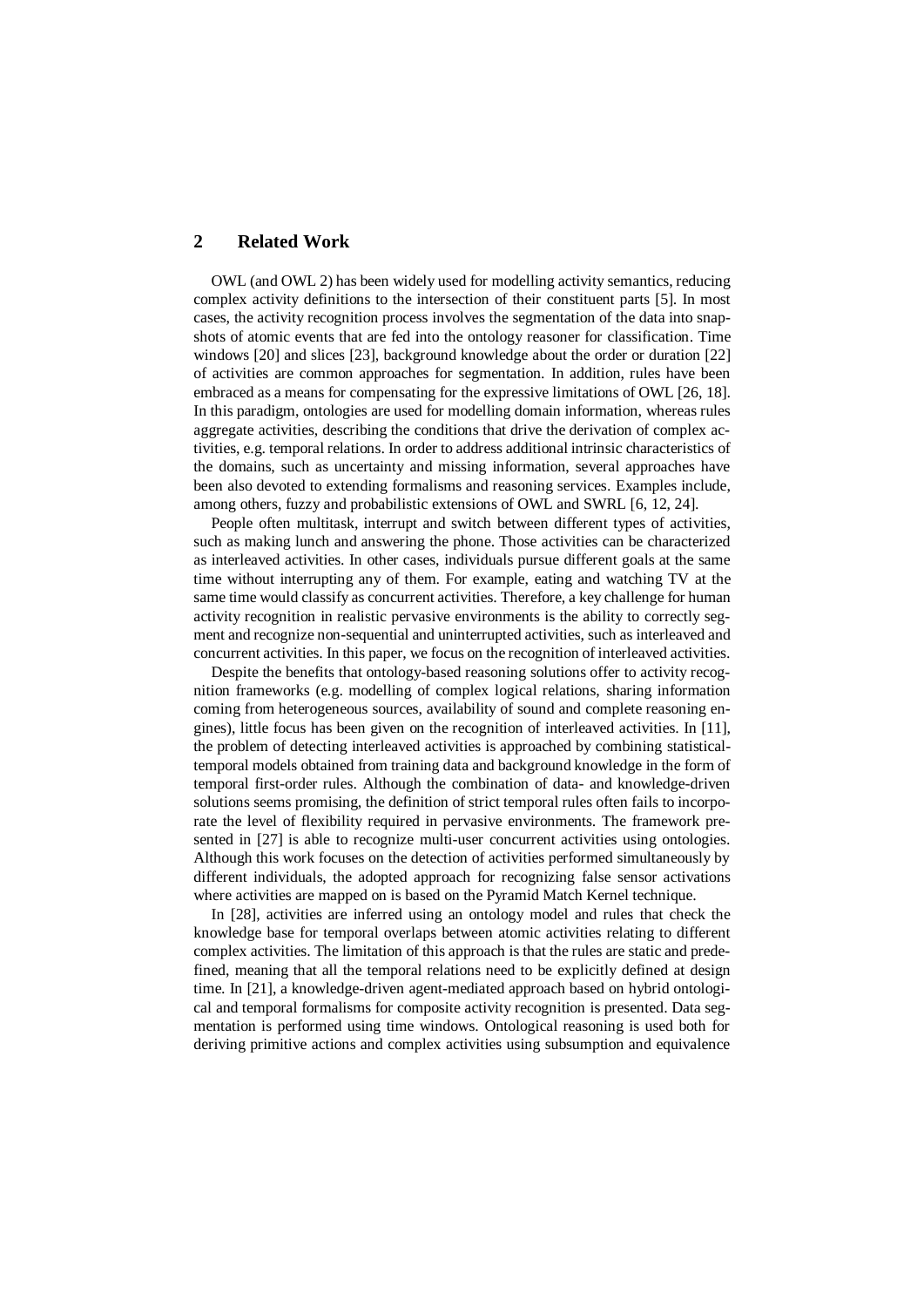reasoning. In each segment, more than one activity might be detected, which is considered as interleaved. However, no information is provided about the semantic conditions that drive the derivation and further aggregation of individual interleaved activity instances.

Finally, regarding the deployment of defeasible logics in pervasive computing environments, the work presented in [\[3\]](#page-10-5) constitutes the main recent research effort investigating this setting. In their work, the authors propose a distributed reasoning approach based on the representation of context knowledge shared by the ambient agents in the environment. Taking into consideration the highly dynamic nature of the setting, defeasible logic is proposed as the basis for representing the context knowledge possessed by each agent (i.e. the agent's local rule base). Additionally, defeasible logic is also applied for resolving the potential conflicts that arise from the information exchange between the agents.

# **3 Defeasible Logics**

*Defeasible logics* is a non-monotonic logics formalism that delivers intuitive knowledge representation and advanced conflict resolution mechanisms [\[19\]](#page-11-1). In defeasible logics there are three distinct types of rules:

- Strict rules are denoted by  $A \rightarrow p$ , where *A* is a set of literals and *p* is a (positive or negative) literal, and are interpreted in the typical sense: whenever the premises are indisputable, then so is the conclusion.
- *Defeasible rules* are denoted by  $A \Rightarrow p$  and, contrary to strict rules, they can be defeated by contrary evidence. Two examples of defeasible rules are  $r_1$ :  $holdsFork(X)$  $\Rightarrow$  *havingLunch*(*X*), which reads as "*if individual X* (i.e. the inhabitant of the house) *is holding a fork then he/she is probably having lunch*", and  $r_2$ : *onThePhone*(*X*)  $\Rightarrow$ ¬*havingLunch*(*X*), which reads as "*when X is on the phone then he/she is probably not having lunch*".
- *Defeaters* are denoted by  $A \rightarrow p$  and do not actively support conclusions, but can only prevent deriving some of them. In other words, they are used to defeat respective defeasible conclusions, by producing evidence to the contrary. A defeater example is:  $r_1$ :  $sleep(X) \rightsquigarrow \neg havingLunch(X)$  ("when X is sleeping then he/she is defi*nitely not having lunch*"), which can defeat e.g. rule  $r_1$  mentioned previously.

Additionally, the *superiority relationship* is used for resolving conflicts among defeasible rules. For example, given the defeasible rules  $r_1$  and  $r_2$  above, no conclusive decision can be made about whether *X* is having lunch or not. But, if the superiority relationship  $r_2 > r_1$  is introduced, then  $r_2$  overrides  $r_1$  and we can eventually conclude that *X* is not having lunch after all. In this case rule  $r_2$  is called *superior* to  $r_1$  and  $r_1$ *inferior* to  $r_2$ . Note that the relation  $>$  is acyclic.

The advantages of applying defeasible instead of classical logics are outlined as follows:

• Defeasible logics have low computational complexity [\[15\]](#page-11-12);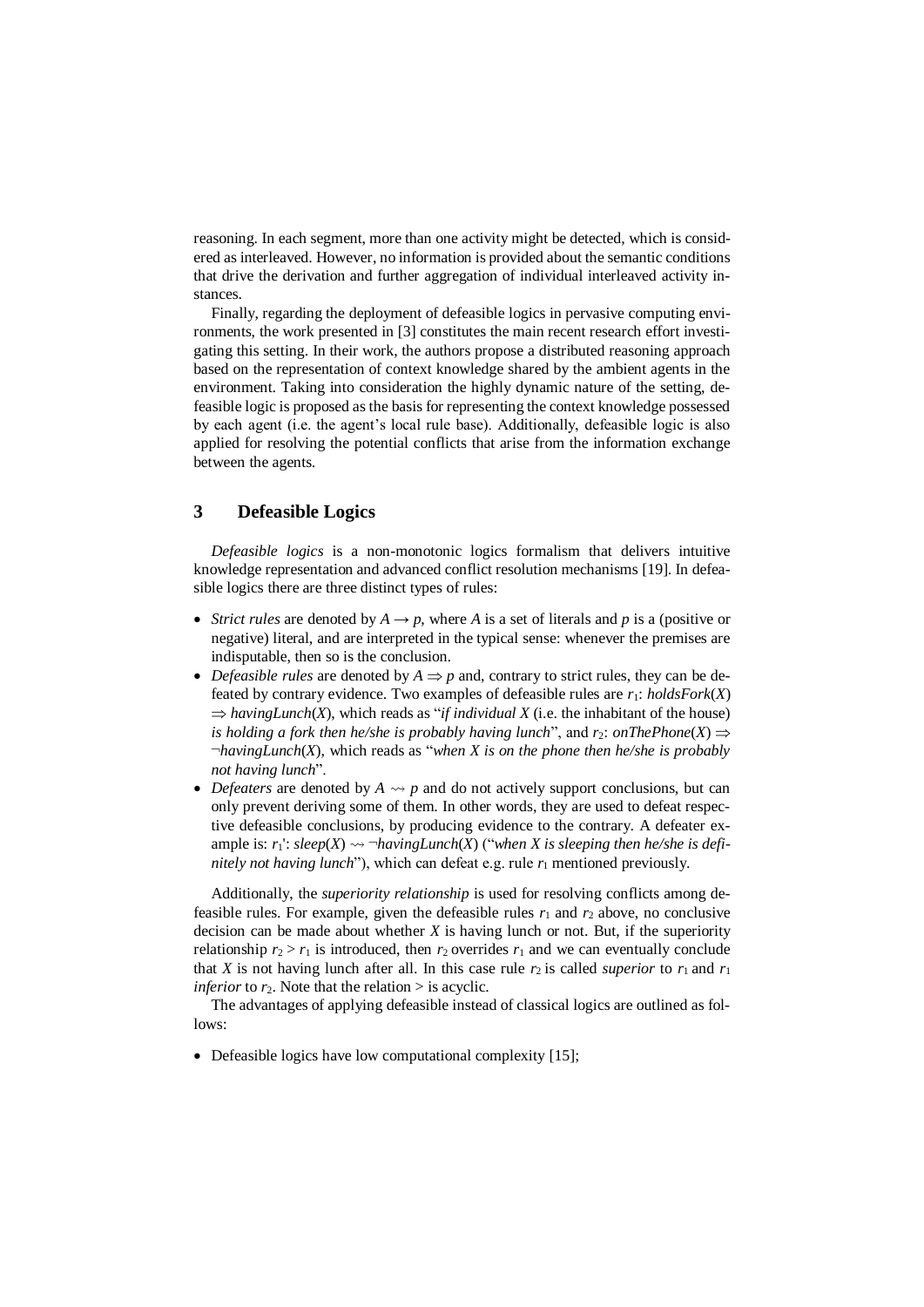- They allow for reasoning with incomplete information; this is a critical trait in sensor environments, where perfect knowledge of the environment is very hard, if not impossible, to achieve;
- They introduce non-monotonicity, which leads to a more intuitive type of reasoning, much closer to human reasoning especially for the non-accustomed users (e.g. doctors, patients, etc.), where the emergence of new information can lead to abandoning (i.e. defeating) previously established conclusions and adopting new ones.

# **4 Problem Description**

In previous work [\[16\]](#page-11-2), we investigated the viability of a multi-level context-aware framework for recognizing ADLs. A key feature of the framework lies on the use of ontologies for defining activity models as dependencies (links) between complex activities and their low-level observations that we call *situation descriptors*. For example, the situation descriptor of making tea links the MakeTea domain class to its lower level observation types, such as objects used (e.g. Cup, Spoon) and location (e.g. TeaZone). Given a set of low-level observations and a set of situation descriptors, the contextaware algorithm segments the initial trace of observations into meaningful contexts, i.e. clusters of observations, that are classified (with some plausibility) as complex activities, generating semantically enriched knowledge graphs with activity traces.

Despite the promising results we obtained by evaluating the framework in realistic environments, the assumption that individuals carry out a single activity each time falls short when handling interleaved activities. In this case, the interleaved contexts are recognized as individual activities, affecting the performance of the algorithm. In order to support the recognition of interleaved ADLs and to subsequently improve the accuracy of the framework, we have developed *ReDef*, a knowledge-driven decision making layer for the context-aware aggregation of non-sequential contexts. More specifically, given an RDF graph with detected activities, along with their pertinent lower-level observations, our framework aims to identify and link non-consecutive activity contexts that belong to the same overall activity task. In the following section we describe the ontologies we use for modelling domain knowledge, capturing the concept of *activity telicity*, along with the defeasible rules that implement the underlying model semantics.

### <span id="page-4-0"></span>**5 Modelling Activity Telicity**

ReDef provides two lightweight ontology patterns for capturing the concept of activity telicity, i.e. the context that designates that an activity has been completed. Both patterns implement the *descriptions and situations* (*DnS*) ontology pattern [\[8\]](#page-10-6) of *DOLCE Ultra Lite* (*DUL*) ontology and make use of the meta-modelling capabilities of OWL 2, namely *punning* [\[13\]](#page-11-13), allowing property assertions to be made among activity classes. In that way, we enable the representation of contextualised views on complex activities, and afford reusable pieces of knowledge that cannot otherwise be directly expressed by the standard ontology semantics, e.g. temporal correlations among activities that are not connected in a tree-like manner.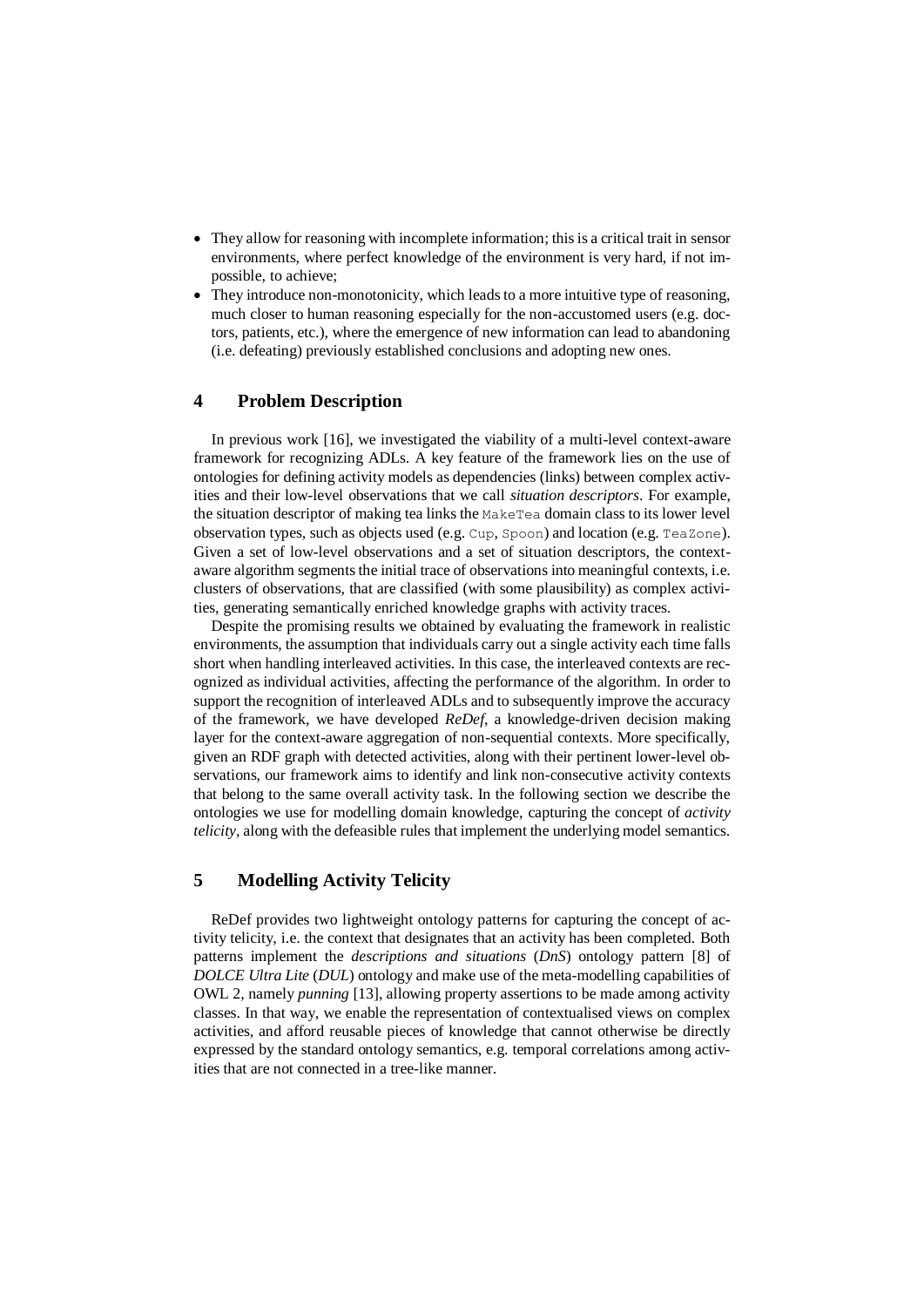#### <span id="page-5-1"></span>**5.1 Telic Event Pattern**

The telic event pattern enables to formally define the terminating state of a complex activity, i.e. the observation type that belongs to the activity's situation descriptor and denotes the completion of the activity. This pattern can be used for modelling telicity either for activities that do have endpoints, e.g. the event of turning off the TV can be considered as the telic event of watching TV. [Fig. 1](#page-5-0) (a) depicts the schema of the telic event pattern, whil[e Fig. 1](#page-5-0) (b) illustrates an example instantiation for modelling the telic event of watching TV. Following the conceptual model of DnS, the instantiation of the pattern involves the definition of a description instance that captures information about the activity type of interest and the telic event. The conceptual model of DnS also requires the assertion of a situation instance that references (via the hasDescription property assertion) the description instance. It is worth noting that the instantiation of the pattern involves the use of ontology classes in property assertions, e.g. in define- $ActivityType$ . The circles in [Fig. 1](#page-5-0) (b) denote anonymous ontology instances that instantiate the pattern's concepts.



<span id="page-5-0"></span>**Fig. 1.** (a) Telic event pattern; (b) Example instantiation for the WatchTV activity.

#### <span id="page-5-2"></span>**5.2 Inter-context Telicity**

While for some activities it is possible to select an observation from their situation descriptors to play the role of the telic event, there are other activities that cannot be bounded to specific endpoints. For example, preparing breakfast is a dynamic task that involves many activities without a predefined order or terminating contexts. For such activities, telicity cannot be defined by means of an observation that belongs to the situation descriptors.

In order to support the concept of telicity for activities that cannot be explicitly linked with a terminating state, ReDef provides the pattern depicted in [Fig. 2](#page-6-0) (a). The idea behind this pattern is to capture activity telicity by means of existence of another context (inter-context telicity). For example, the detection of an activity relevant to cleaning the table in the morning is an indication that the individual may have prepared a breakfast earlier, which can be considered as completed. Similar to the telic event pattern, the instantiation of this pattern requires the assertion of situation and description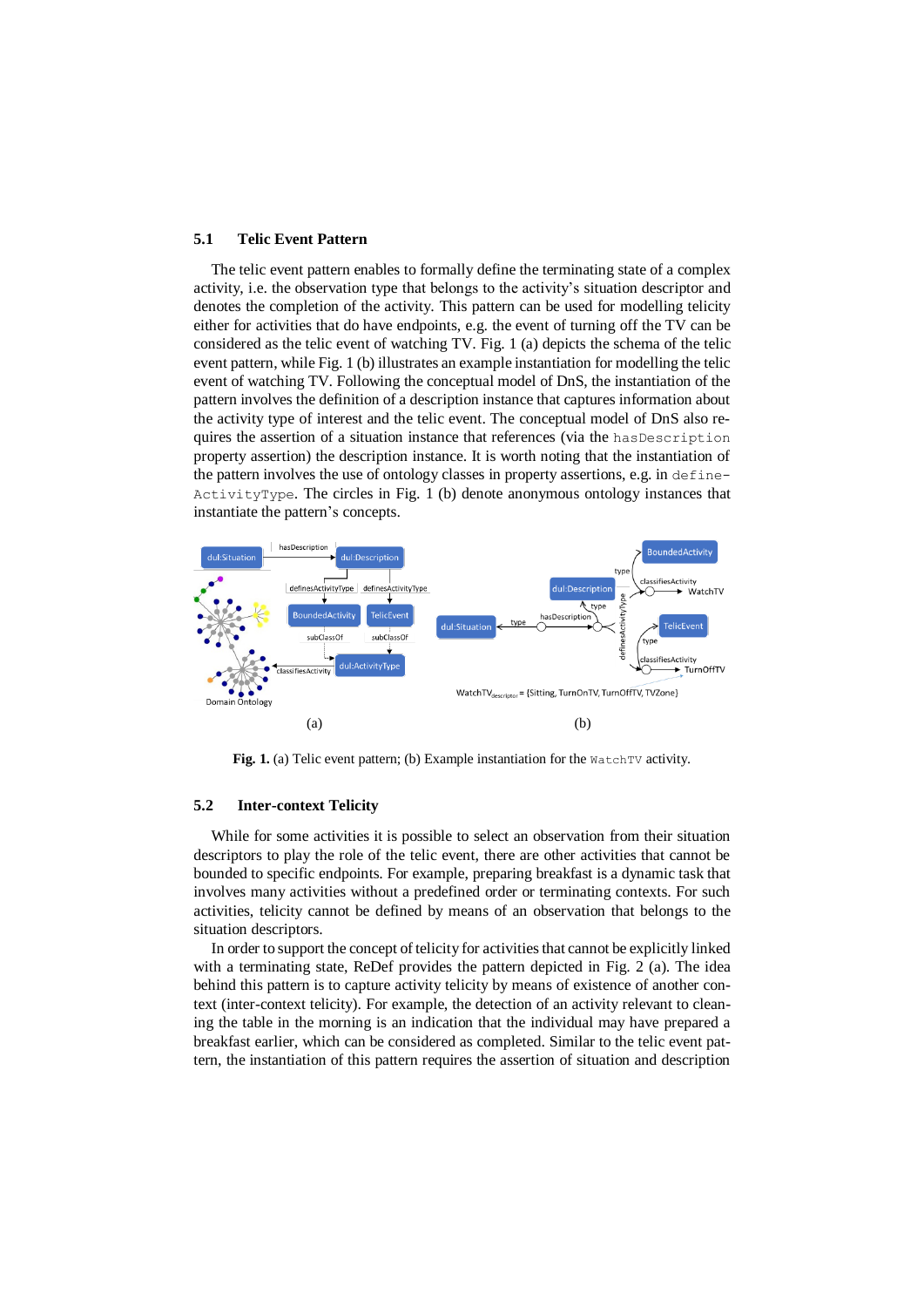instances, designating the role of each instance by assigning it to the available concepts (BoundedActivity or TelicContext). Moreover, this pattern allows us to capture temporal dependencies among the bounded activities and the respective contexts. For example, the instantiation of the pattern i[n Fig. 2](#page-6-0) (b) explicitly models that the cleaning table context should follow the prepare breakfast activity.



<span id="page-6-0"></span>**Fig. 2.** (a) Inter-context telicity pattern; (b) Example instantiation for PrepareBreakfast.

# <span id="page-6-1"></span>**6 Recognizing Interleaved Activities**

In the previous section we presented the patterns supported by ReDef for modelling activity telicity. In this section, we describe the defeasible reasoning layer of ReDef that utilises this knowledge in order to aggregate and derive interleaved activities.

### **6.1 Prerequisites**

The aim of ReDef is to provide a framework that can be used on top of existing activity recognition solutions in order to enhance their performance with respect to the detection of interleaved activities. This is achieved by examining the already detected activities and their constituent observations to detect situations when the telicity patterns are satisfied in order to further aggregate the individual activities and derive interleaved tasks. As such, ReDef requires as input the following information:

- **Activity traces:** set of detected complex activities with start/end timestamps.
- **Sub-events:** the constituent parts (observations) of the complex activities.
- **Activity telicity patterns:** instantiations of the patterns described in Sectio[n 5.](#page-4-0)

In the following, we assume that the rule-based methodology for determining which activities are interleaved is based on the following set of core predicates:

- activity  $(A, T1, T2)$ : A is an activity starting at  $T1$  and ending at  $T2$ .
- type  $(A, P)$ : Resource (observation/activity) A is of activity type P.
- $\bullet$  subEvent (O, A): Observation O belongs to activity A.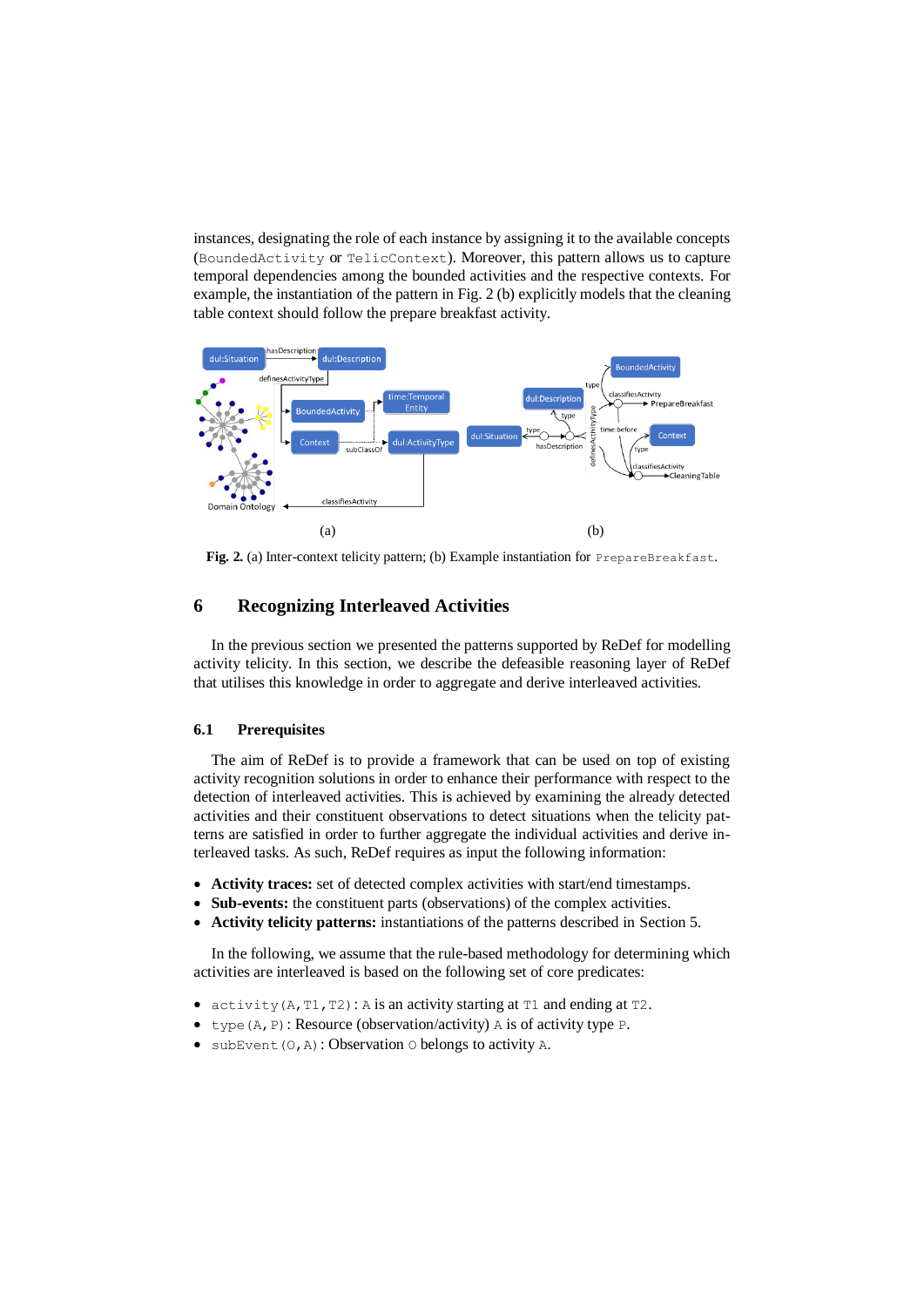#### **6.2 Interleaved Activities Through Direct Telicity**

The following set of defeasible rules implements the semantics of the telic event pattern described in Section [5.1,](#page-5-1) asserting pairs of interleaved activities. In addition to the core predicates, the predicate telic(TL,A) is defined that denotes that TL is the telic event for activity A.

```
r1: activity(A1,T11,T12), activity(A2,T21,T22), T21 > T12, 
type(A1,A), type(A2,A), telic(TL,A), subEvent(Z,A2), type(Z,TL)
\Rightarrow interleaved (A1, A2)
r2: activity(A1,T11,T12), activity(A2,T21,T22), T21 > T12, 
type(A1,A), type(A2,A), telic(TL,A), subEvent(Z,A1), type(Z,TL)
\Rightarrow -interleaved(A1,A2)
r3: activity(A1,T11,T12), activity(A2,T21,T22), activ-
ity(A3,T31,T32), T21 > T12, T31 > T22, type(A1,A), type(A2,A),
type(A3,A), telic(TL,A), subEvent(Z1,A2), subEvent(Z2,A3),
type(Z1,TL), type(Z2,TL)
\Rightarrow -interleaved(A1,A3)
```

```
r2, r3 > r1
```
More specifically, rule  $r_1$  determines when two separate activities constitute a single, interleaved one, based on the existence of the corresponding telic observation in the activity context that takes place last. On the other hand, rule  $r_2$  establishes an exception to  $r_1$  that takes place when the first activity (also) includes a telic observation. An additional exception,  $r_3$ , ensures that an activity is linked only with the most recent telic context. Consequently, these exceptions are introduced as superior to  $r_1$  via the superiority relationship. When the execution of rules terminates, the pair of intervened activities are traversed to select the one with the longest duration as the final activity.

### **6.3 Interleaved Activities Through Inter-context Telicity**

In order to implement the semantics of the inter-context telicity pattern described in Section [5.2,](#page-5-2) the tellic predicate is replaced by predicate  $f$  indicating that activity A is completed (no subsequent activities of the same type may be appended to A), according to the pattern in [Fig. 2.](#page-6-0) The following rule determines the final activities:

**r4:** activity(A1,T11,T12), activity(B1,T21,T22), latest(A1,B1), type(A1,A), type(B1,B), telicContext(A,B)  $\Rightarrow$  final (A1)

where  $[\text{latest}(A1, B1), \text{type}(A1, A), \text{type}(B1, B)]$  retrieves the closest most recent activity of type A to type B.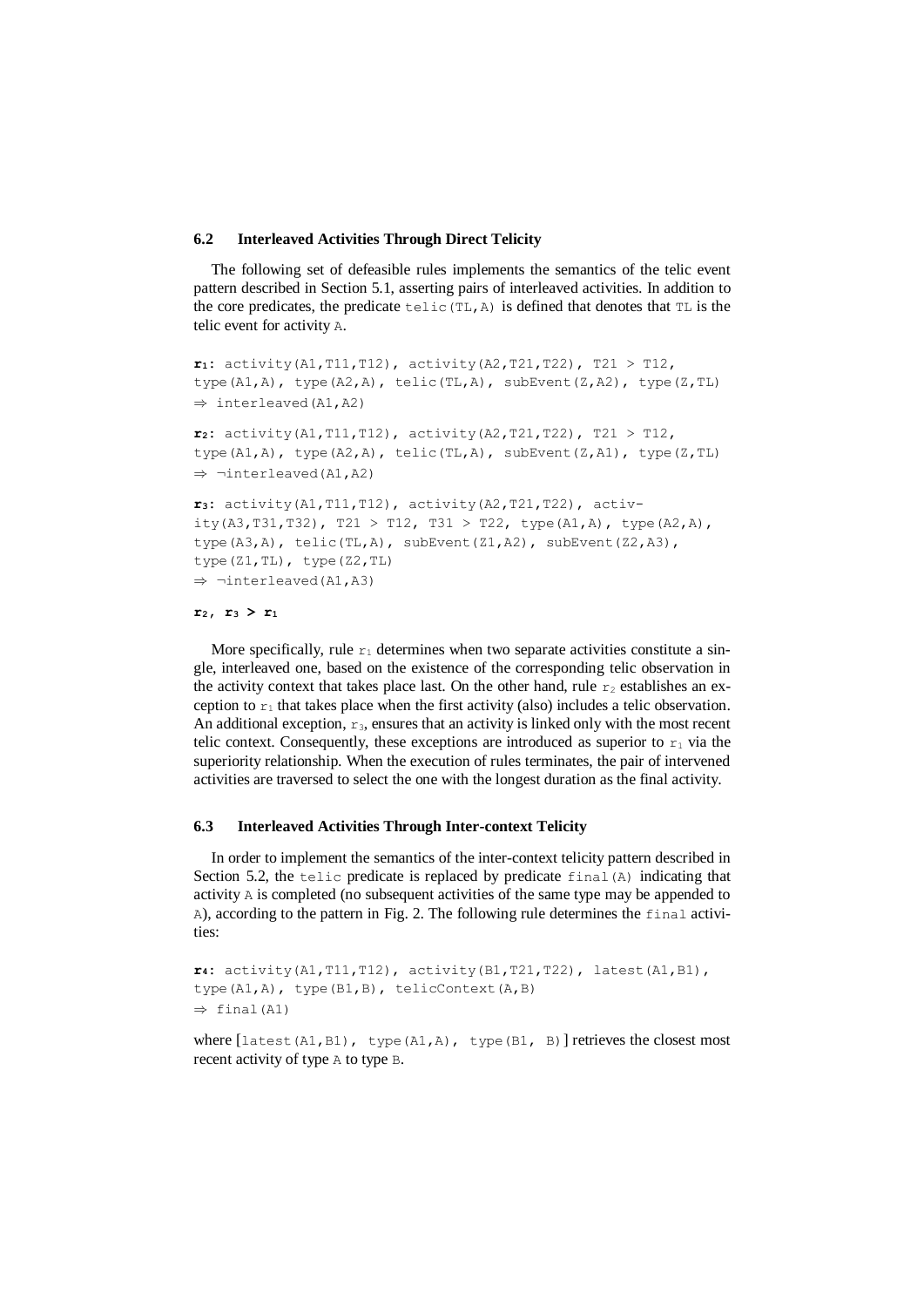Having detected the final activities, a rule set similar to the one presented in the previous subsection (rules  $r_2-r_3$ ) has to be deployed, where the telic predicate is substituted by final.

# **7 Use Case and Discussion**

-

ReDef is part of an ADL recognition framework deployed in a hospital for monitoring Alzheimer's disease patients<sup>1</sup>. The aim of this deployment is to help clinicians assess the condition of individuals, based on a goal-directed protocol where participants perform predefined activities in an experimentation room. The participants have to perform a list of 10 Instrumental Activities of Daily Living (IADL), i.e. tasks that support an independent life style, such as preparing the drug box, talking on phone, preparing tea and watering the plant. Automated ADL recognition is employed in this context for detecting the IADLs performed by the participants and for informing the clinicians, who are not in the room during the execution of the protocol, about activities that have been missed or repeated, or problems regarding the duration of activities. The setting involves ambient and wearable video and audio sensors, accelerometers and physiological sensors. The collected sensor data, such as location with respect to predefined zones, objects the participants interact with, posture and state of appliances are analysed by software modules to recognise activities of participants.

The majority of the tasks involved in the protocol can be performed in a sequential manner, such as watering the plant or making a phone call. However, despite the promising ADL recognition results we obtained, we observed a low accuracy in detecting the preparation of hot tea. This was due to the fact that the majority of the participants performed this task in an interleaved manner: after putting water in the kettle and turning the kettle on, participants went on with other tasks before coming back and completing the preparation of the tea. In this case, the ADL recognition framework detects two separate activities that trigger the generation of a problem to be highlighted to the clinical experts regarding activity repetition. ReDef has been integrated in this setting in order to overcome this limitation and support the detection of interleaved activities.

[Fig. 3](#page-9-0) depicts the instantiation of the telic event pattern that defines telicity by means of the FillCup event. [Fig. 4](#page-9-1) presents example observations and detected activities during a protocol. As explained above, the ADL recognition algorithm recognizes two PrepareTea activities (with different plausibility, since different numbers of tea-related observations are involved in each context) based on the provided situation descriptor. In this example, ReDef will aggregate the two individual activities, taking into account the information encapsulated in the pertinent telic event pattern<sup>2</sup>.

ReDef has been tested so far with a small number of protocol participants, since the experiment is still ongoing. Preliminary results indicate that the system is able to correctly detect the start/end times of interleaved activities in the majority of the situations.

<sup>&</sup>lt;sup>1</sup> The system has been installed in the Memory Resource and Research Centre (CMRR) of the University Hospital in Nice (CHUN), under the Dem@Care FP7 EU Project.

<sup>&</sup>lt;sup>2</sup> The implementation of the defeasible reasoning layer is currently based on SPINdle, a Javabased defeasible reasoning engine [\[14\]](#page-11-14).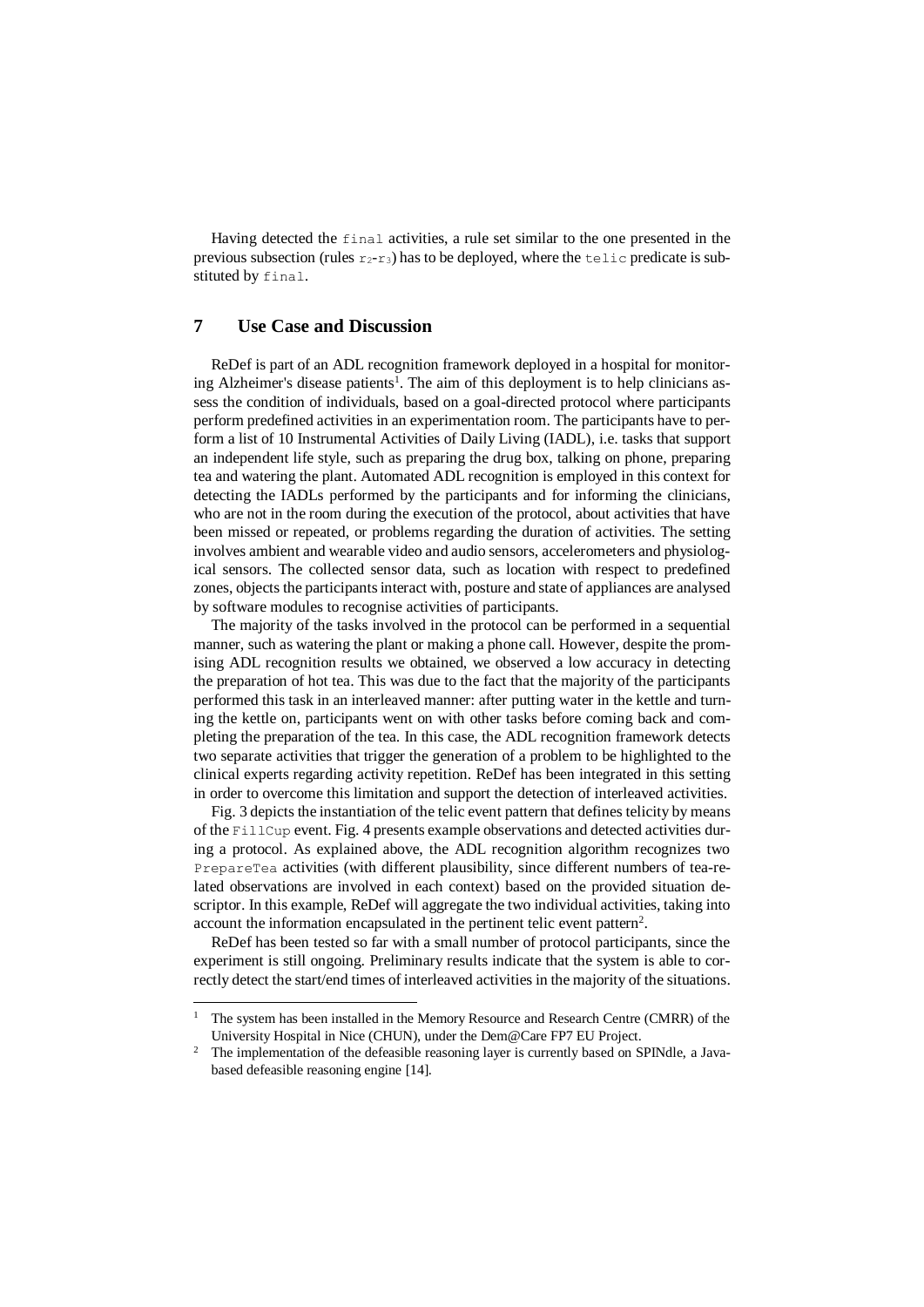Problems have been identified in cases when the analysis modules fail to detect the telic event of an activity, e.g. the FillCup events in our example. In this case, telicity cannot be inferred and the detection of interleaved activities fails. We are currently investigating the extension of the defeasible rules presented in Sectio[n 6,](#page-6-1) so as to handle missing information, e.g. by integrating negation-as-failure or more refined/explicit rules expressing exceptions.



<span id="page-9-0"></span>**Fig. 3.** Instantiation of the telic event pattern for the PrepareTea activity.



PrepareTea<sub>descriptor</sub> = {TeaZone, Cup, KettleOn, KettleOff, TeaBag, FillCup}

**Fig. 4.** Example observations and detected activities

# <span id="page-9-1"></span>**8 Conclusions and Future Work**

In this paper, we presented the ReDef framework for detecting interleaved activities in multi-sensor pervasive environments. The aim of the framework is to enrich existing activity recognition solutions that support the detection of sequential only activities with the ability to handle interleaved tasks. To this end, two lightweight ontology patterns have been defined to capture the concept of activity telicity. The semantics of these models is implemented by a set of defeasible rules, providing a context-aware decision making layer for aggregating interrupted activities into single activities.

ReDef has been integrated in an existing framework for ADL recognition, supporting the diagnosis of Alzheimer's disease. Preliminary results indicate that ReDef is able to correctly detect the start/end times of interleaved activities in the majority of the situations in our setting, failing though to handle cases where the telic events and contexts are not detected by the underlying monitoring framework.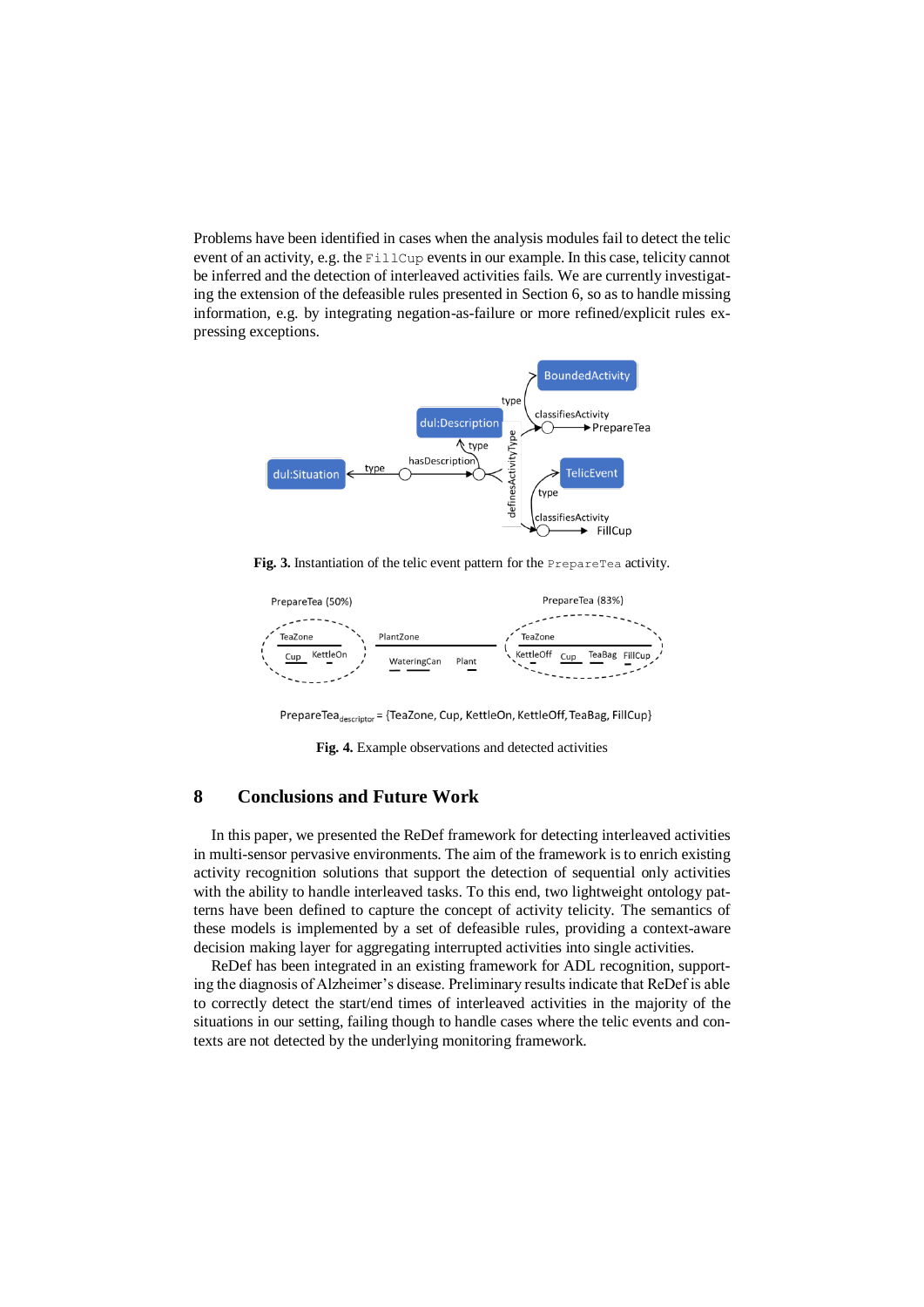The key directions that underpin our ongoing research involve the definition of additional patterns to capture more complex notions of activity telicity, e.g. taking into account the starting context of activities. Moreover, we are investigating a data-driven extension to our framework, using machine learning algorithms to automatically extract telic events for certain activities in order to support personalisation capabilities and adaptive services.

**Acknowledgments.** This work has been supported by the EU FP7 project Dem@Care: Dementia Ambient Care - Multi-Sensing Monitoring for Intelligent Remote Management and Decision Support under contract No. 288199.

### **References**

- <span id="page-10-0"></span>1. Baader, F., Calvanese, D., McGuinness, D. L., Nardi, D., Patel-Schneider, P. F.: *The Description Logic Handbook: Theory, Implementation, and Applications*. Cambridge University Press (2003).
- 2. Bikakis, A., Antoniou, G.: Defeasible Contextual Reasoning with Arguments in Ambient Intelligence. *IEEE Trans. on Knowledge and Data Engineering* 22(11), pp. 1492-1506  $(2010)$
- <span id="page-10-5"></span>3. Bikakis, A., Hassapis, P., Antoniou, G.: Strategies for contextual reasoning with conflicts in ambient intelligence. *Knowledge and Information Systems* 27(1), pp. 45-84 (2011).
- 4. Buettner, M., Prasad, R., Philipose, M., Wetherall, D.: Recognizing daily activities with rfidbased sensors. *11th International Conference on Ubiquitous Computing*, pp. 51-60 (2009).
- <span id="page-10-1"></span>5. Chen, L., Nugent, C.D.: Ontology-based activity recognition in intelligent pervasive environments. *Int. Journal of Web Information Systems* 5(4), 410-430 (2009).
- <span id="page-10-2"></span>6. Ciaramella, A. Cimino, M. G. C. A., Marcelloni, F., Straccia, U.: Combining fuzzy logic and semantic web to enable situation-awareness in service recommendation. *21st International Conference on Database and Expert Systems Applications: Part I, DEXA'10*, Berlin, Heidelberg, pp. 31-45 (2010).
- 7. Cook, D.J., Augusto, J.C., Jakkula, V.R.: Ambient intelligence: Technologies, applications, and opportunities. *Perv. and Mobile Computing* 5(4), pp. 277-298 (2009).
- <span id="page-10-6"></span>8. Gangemi, A., Mika, P. Understanding the semantic web through descriptions and situations. *On The Move to Meaningful Internet Systems 2003: CoopIS, DOA, and ODBASE* (pp. 689- 706). Springer Berlin Heidelberg (2003).
- 9. Grau, B. C., Horrocks, I., Motik, B., Parsia, B., Patel-Schneider, P., Sattler, U.: OWL 2: The Next Step for OWL. *Web Semantics: Science, Services and Agents on the World Wide Web* 6(4), pp. 309-322 (2008).
- 10. Gu, T., Chen, S., Tao, X., Lu, J: An unsupervised approach to activity recognition and segmentation based on object-use fingerprints. *Data & Knowledge Engineering* 533-544 (2010).
- <span id="page-10-4"></span>11. Helaoui, R., Niepert, M., Stuckenschmidt, H.: Recognizing interleaved and concurrent activities using qualitative and quantitative temporal relationships. *Pervasive and Mobile Computing* 7(6), pp. 660-670 (2011).
- <span id="page-10-3"></span>12. Helaoui, R., Riboni, D., Stuckenschmidt, H.: A probabilistic ontological framework for the recognition of multilevel human activities. *2013 ACM International Joint Conference on Pervasive and Ubiquitous Computing*, pp. 345-354 (2013).